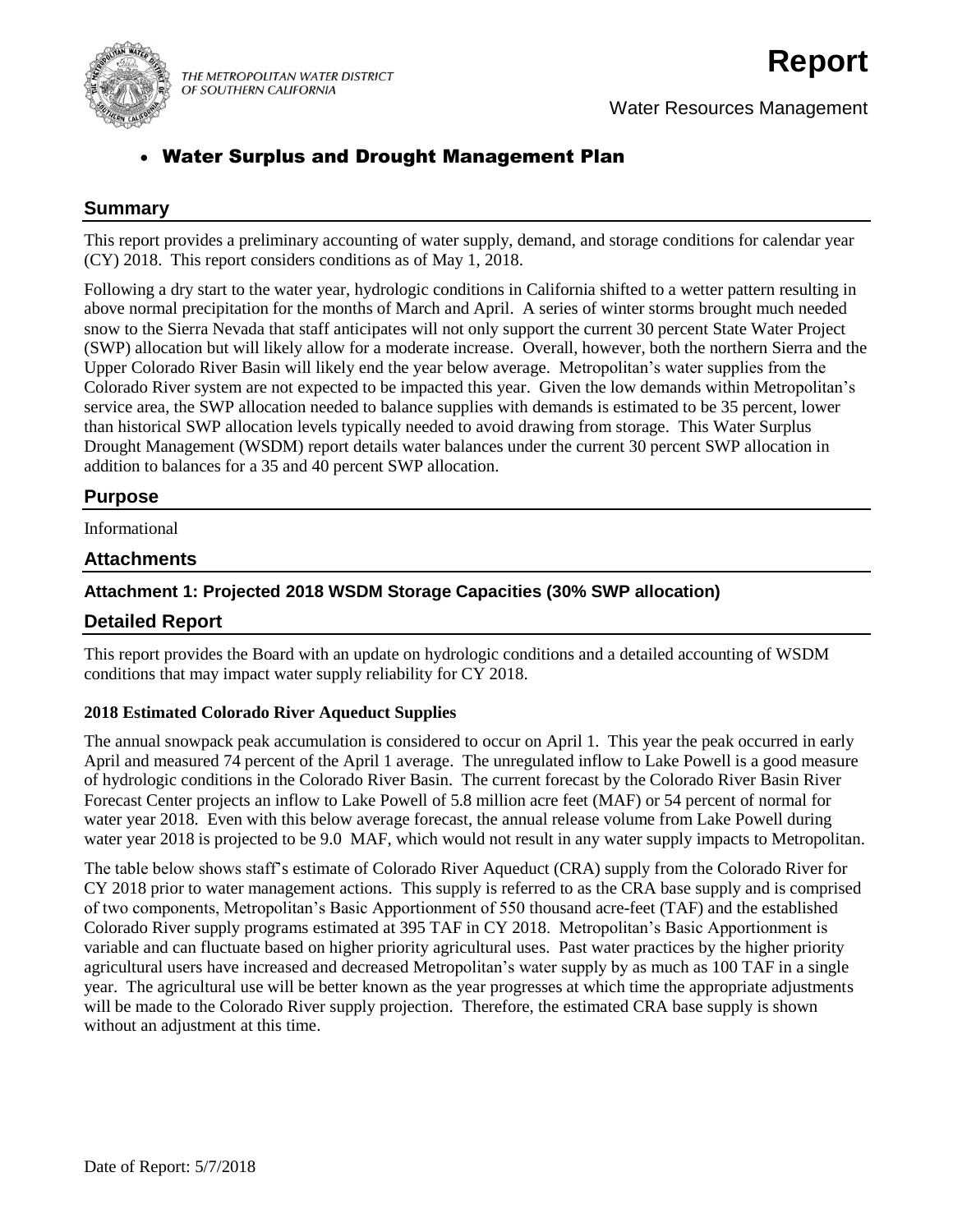| 2018 Colorado River Aqueduct Base Supply Estimate (Acre-Feet) |         |
|---------------------------------------------------------------|---------|
| <b>Basic Apportionment</b>                                    | 550,000 |
| IID/MWD Conservation Program                                  | 85,000  |
| <b>PVID Fallowing Program</b>                                 | 76,000  |
| Exchange with SDCWA (IID Transfer and Canal Lining)           | 209,000 |
| Exchange with USBR (San Luis Rey Settlement Agreement)        | 16,000  |
| Lower Colorado Water Supply Project                           | 9,000   |
| <b>CRA Supply Before Water Management And Storage Actions</b> | 945,000 |

#### **2018 Estimated State Water Project Supplies**

Hydrologic conditions in northern California improved with above normal precipitation in the months of March and April. As of May 1, 2018, northern Sierra precipitation observed at eight weather stations, known as the 8-Station Index, was 38.7 inches or 82 percent of normal for that date. The northern Sierra snowpack also improved with the recent storm systems with the snow accumulation peak occurring in late March that measured 50 percent of the April 1 average with a snow water content of 13.8 inches.

On April 24, 2018, Department of Water Resources (DWR) increased the SWP allocation to 30 percent reflecting a portion of the recent improvements in the hydrologic conditions. DWR is taking a measured approach and slowly increasing the SWP allocation this year given the increased uncertainty of the storage capabilities and water supply development in Oroville. Reservoir releases are more aggressive this year and not following past practices given the more stringent Oroville operating criteria to facilitate spillway construction activities. As a result, it is less certain how much of the runoff from storm systems and snowmelt will be captured.

The next SWP allocation analysis (May Study), scheduled for release later this month, will incorporate all of the hydologic improvements observed as of May 1. In addition, the May Study will have a better estimate of the remaining snowmelt runoff that will be captured in Oroville. Staff anticipates the May Study will support an additional SWP allocation increase, potentially to 35 percent and could reach as high as 40 percent under certain scenarios (e.g., additional precipitation, less restrictive fishery constraints allowed under the Biological Opinions, maximizing storage in Oroville). The table below shows the associated SWP supplies under the current 30 percent SWP allocation and the potential range of improved SWP allocations. The Table also includes Yuba County Water Agency (YCWA) transfers of approximately 14 TAF of surface supplies explained in more detail in the *"Transfers and Exchanges"* section.

| 2018 State Water Project Supply Estimate (Acre-Feet) |                             |         |         |
|------------------------------------------------------|-----------------------------|---------|---------|
|                                                      | <b>SWP Allocation Range</b> |         |         |
|                                                      | 30%                         | 35%     | 40%     |
| Table A Supply                                       | 573,000                     | 669,000 | 765,000 |
| Yuba Transfers <sup>*</sup>                          | 14,000                      | 14,000  | 14,000  |
| <b>Total SWP Supply Estimate</b>                     | 587,000                     | 683,000 | 779,000 |

**\*** Does not include groundwater substitution water

#### **2018 Demands and Losses Estimate**

The table below summarizes the estimated demands, obligations and losses for CY 2018. These demands include Member Agency consumptive use, including water exchanged with San Diego County Water Authority and sea water barrier requirements. Member Agency replenishment demands include water for groundwater basins and surface reservoir recharge. CY 2018 demands also include obligations to deliver water to the Coachella Valley Water District under a long-term delivery and exchange agreement. Losses for CY 2018 are an estimate of Metropolitan distribution system losses, and evaporative and contractual losses from storage.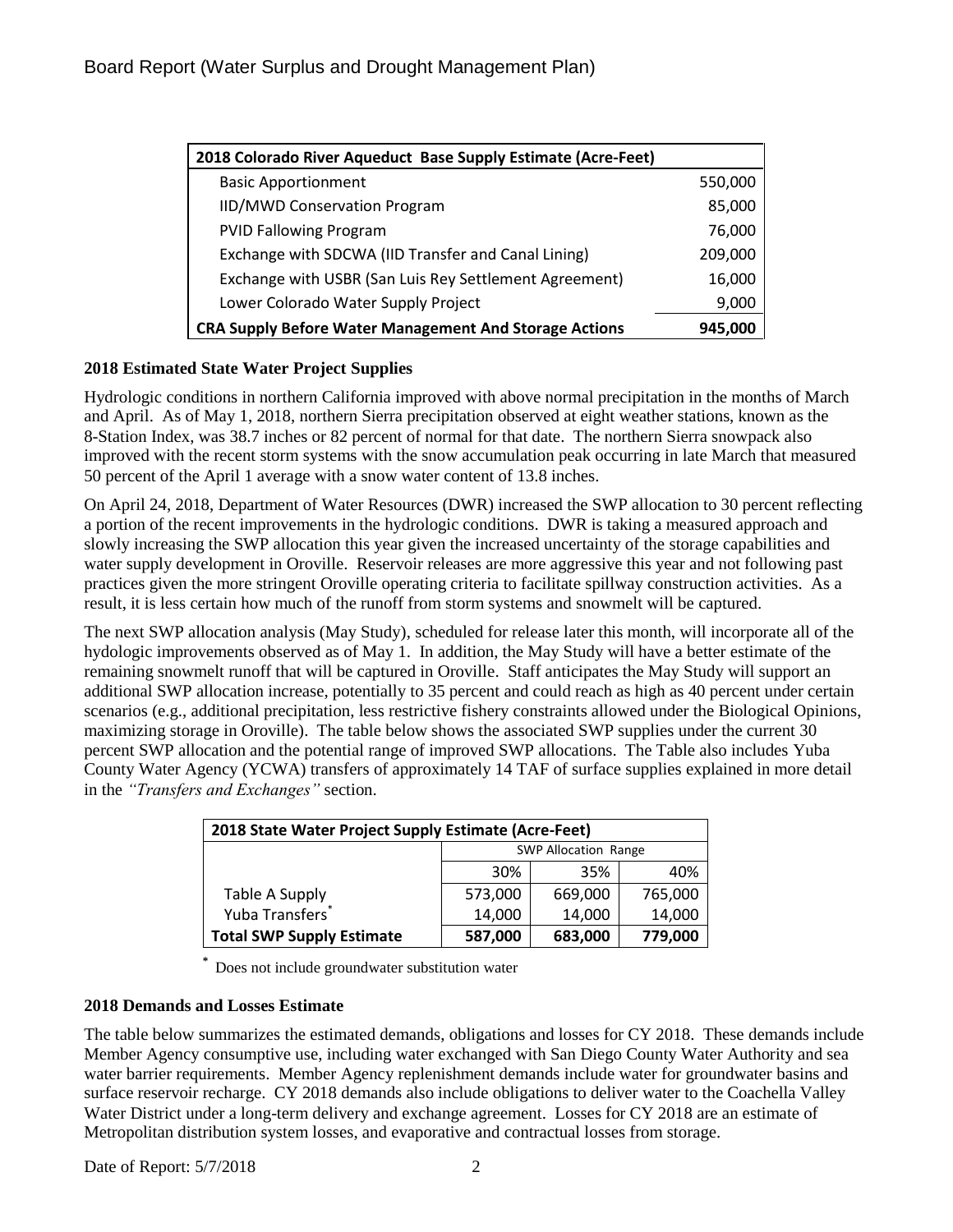| 2018 Estimated Demands, Losses and Obligations (Acre-Feet) |           |
|------------------------------------------------------------|-----------|
| Member Agency Consumptive Demands                          | 1,444,000 |
| Member Agency Replenishment Demands                        | 90,000    |
| Coachella Valley Water District Agreement                  | 35,000    |
| System and Storage Losses                                  | 61,000    |
| <b>Total Estimated Demands and Losses</b>                  | 1,630,000 |

#### **2018 Water Supply and Demand Balance**

The following table shows the estimated net balance between demands and water supplies at the current SWP allocation of 30 percent and the potential range of improved SWP allocation of 35 to 40 percent for CY 2018.

| 2018 Water Supply and Demand Balance Estimate (Acre-Feet) |                                  |                                       |           |
|-----------------------------------------------------------|----------------------------------|---------------------------------------|-----------|
|                                                           | <b>Current SWP</b><br>Allocation | <b>Potential SWP Allocation Range</b> |           |
|                                                           | 30%                              | 35%                                   | 40%       |
| <b>CRA Supplies</b>                                       | 945,000                          | 945,000                               | 945,000   |
| <b>SWP Supplies</b>                                       | 587,000                          | 683,000                               | 779,000   |
| <b>Total Supplies</b>                                     | 1,532,000                        | 1,628,000                             | 1,724,000 |
|                                                           |                                  |                                       |           |
| <b>Total Demands and Losses</b>                           | 1,630,000                        | 1,630,000                             | 1,630,000 |
| <b>Net Water Supply and Demand Balance</b>                | $-98,000$                        | $-2,000$                              | 94,000    |

The increase to the SWP allocation and lower demand trends has reduced the amount of water needed to balance supplies and demands. As shown above, under the current 30 percent SWP allocation, roughly 98 TAF of additional supplies would be needed to balance. There is ample dry-year storage available to satisfy this supply deficit. Should the SWP allocation increase to 35 percent, however, staff projects that supplies would more-orless balance with demands and Metropolitan may store water should the allocation reach 40 percent. There still remain many factors that can impact these balances including the final SWP allocation, retail demand levels, local supply levels and water demands of the higher priority agricultural water users on the Colorado River system. The WSDM Plan provides guidelines for water management actions to be taken to balance supplies with demands. Consistent with the WSDM Plan, withdrawals from dry-year storage within and outside of the service area would satisfy the need identified above. As shown in **Attachment 1**, Metropolitan has ample storage and take capacity to cover the deficit with storage withdrawals alone.

#### **Transfers and Exchanges**

Staff has investigated transfer and exchange opportunities in CY 2018. Considerations for pursuing transfers and exchanges include water supply need, cost, supply availability, and the ability to move those supplies across the Delta. Although the supply deficit identified in this report is reducing and may even be eliminated, there still remains uncertainty that can impact Metropolitan's supply demand balances. Depending on conditions, the purchase of an estimated 14 TAF of YCWA surface water supplies (Yuba Transfers) can help minimize the impact of reduced CRA supplies due to higher priority Colorado River water usage, minimize dry-year storage withdrawals or potentially bolster dry-year storage. Authorization to purchase YCWA surface water supplies was granted by Metropolitan's Board in October 2014 along with fixed pricing based on hydrologic conditions for surface supplies through 2020. The final cost will likely range between \$150/AF to \$200/AF and is dependent on the official year type classification determined in early May. In addition to the low cost of water, these Yuba Transfer supplies are low risk in that Metropolitan is only responsible to purchase what is actually delivered.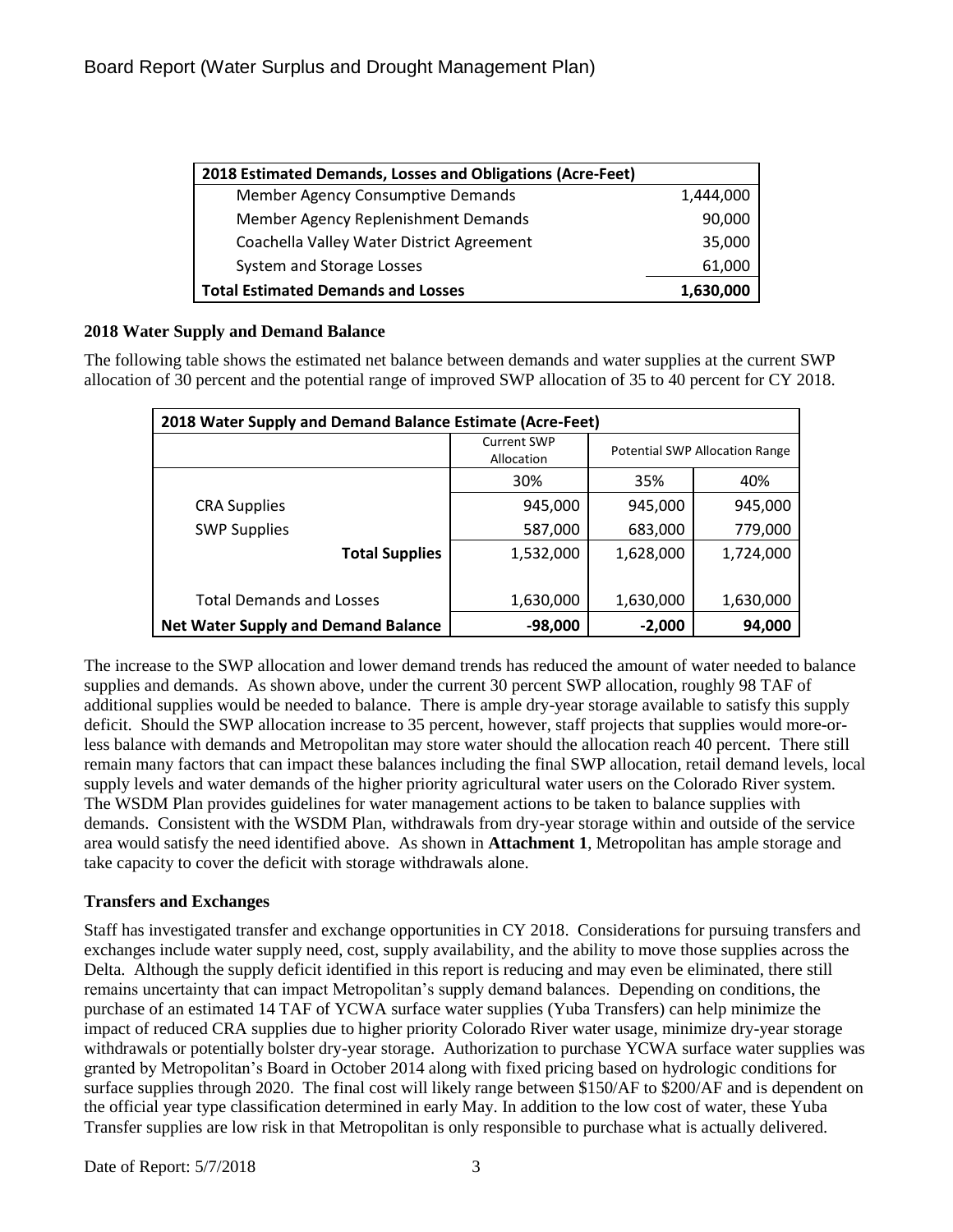## **Dry-Year Storage Adjustments**

Metropolitan's end of year storage levels are subject to change based on accounting adjustments, contractual terms or other actions. Periodic updates are made to incorporate changes to the WSDM dry-year storage reserve levels as they are confirmed. For example, staff have certified the sale of nearly 70 TAF of cyclic program supplies as identified in **Attachment 1**. Additionally, adjustments to Metropolitan's Intentionally Created Surplus (ICS) supply balance in Lake Mead storage are anticipated. The reconciliation of return flow credit under reporting over the period of 2006-2015 may result in an increase to Metropolitan's ICS balance. The Bureau of Reclamation will finalize this adjustment and all other CY 2017 water accounting in mid May.

### **Future Payback Agreements**

Metropolitan has two types of payback agreements; Dry-year Exchanges and Operational Exchanges. The following table shows a list of the future dry-year exchange payback amounts from programs in which Metropolitan participates. Dry-year exchanges are those with payback provisions that are beyond one year from the exchange date.

The exchange agreement with the Southern Nevada Water Authority (SNWA) was executed in 2004 and later amended to address changing conditions. The agreement allows Metropolitan to store unused Nevada apportionment of Colorado River water in California. SNWA may request recovery of this stored water in the future. Return may commence as early as 2022, however, SNWA has other supplies available that would likely delay the need for returns until after this date. Metropolitan did not store any SNWA water in 2017 and does not plan to store any SNWA water in 2018.

The California Extraordinary Conservation ICS agreement with the Imperial Irrigation District (IID) and other agencies executed in 2007, and later amended in 2015 to expand volumes, allows Metropolitan to store conserved IID water in excess of its Quantification Settlement Agreement (QSA) conservation commitments. The water may be returned at IID's request.

| <b>Dry-year Exchange/Program</b>                                                           | <b>Payback Amount</b> | <b>Payback Term</b>                                                               |
|--------------------------------------------------------------------------------------------|-----------------------|-----------------------------------------------------------------------------------|
| Storage and Interstate Release<br>Agreement with Southern Nevada<br><b>Water Authority</b> | 330,000               | Up to 30,000 AFY (no earlier<br>than $2022$ )                                     |
| California ICS Agreement - IID                                                             | 145,500 <sup>1</sup>  | Any year, conditional on<br>whether or not Metropolitan is<br>implementing a WSAP |
| <b>Total</b>                                                                               | 475,500               |                                                                                   |

The table below shows all outstanding Dry-year Exchange payback amounts.

 $<sup>1</sup>$  Initial Estimate.</sup>

The following table shows the future operational exchange payback amounts from the programs in which Metropolitan participates. Operational exchanges are those with payback provisions that may be within one year of the exchange date and provide Metropolitan increased flexibility in the timing and conveyance of deliveries. In 2014, Metropolitan took possession of 5 TAF of water from Irvine Ranch Water District (Irvine Ranch). Metropolitan returned 1 TAF in 2015 and the remaining 4 TAF is to be returned no later than 2024 at Irvine Ranch's request. Metropolitan has also taken possession of 7 TAF of water from Dudley Ridge Water District in coordination with Irvine Ranch. Half of this supply must be returned to Dudley Ridge and the other half to Irvine Ranch no later than 2022.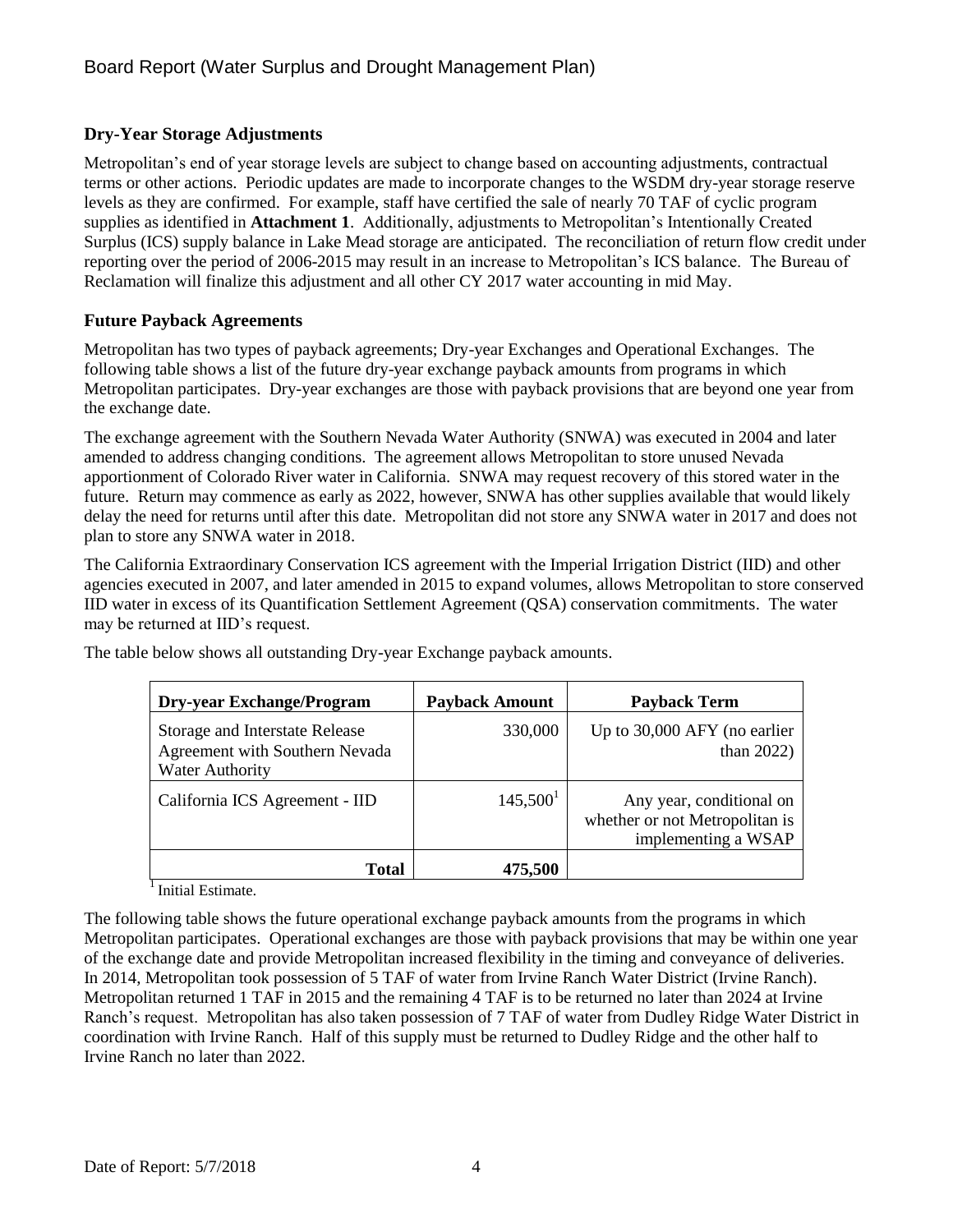| <b>Operational Exchange/Program</b> | <b>Payback Amount</b> | Payback Term       |
|-------------------------------------|-----------------------|--------------------|
| Strand Ranch - Irvine Ranch         | 4,000                 | No later than 2024 |
| Dudley Ridge WD - Irvine Ranch      | 7.000                 | No later than 2022 |
| <b>Total</b>                        | 11,000                |                    |